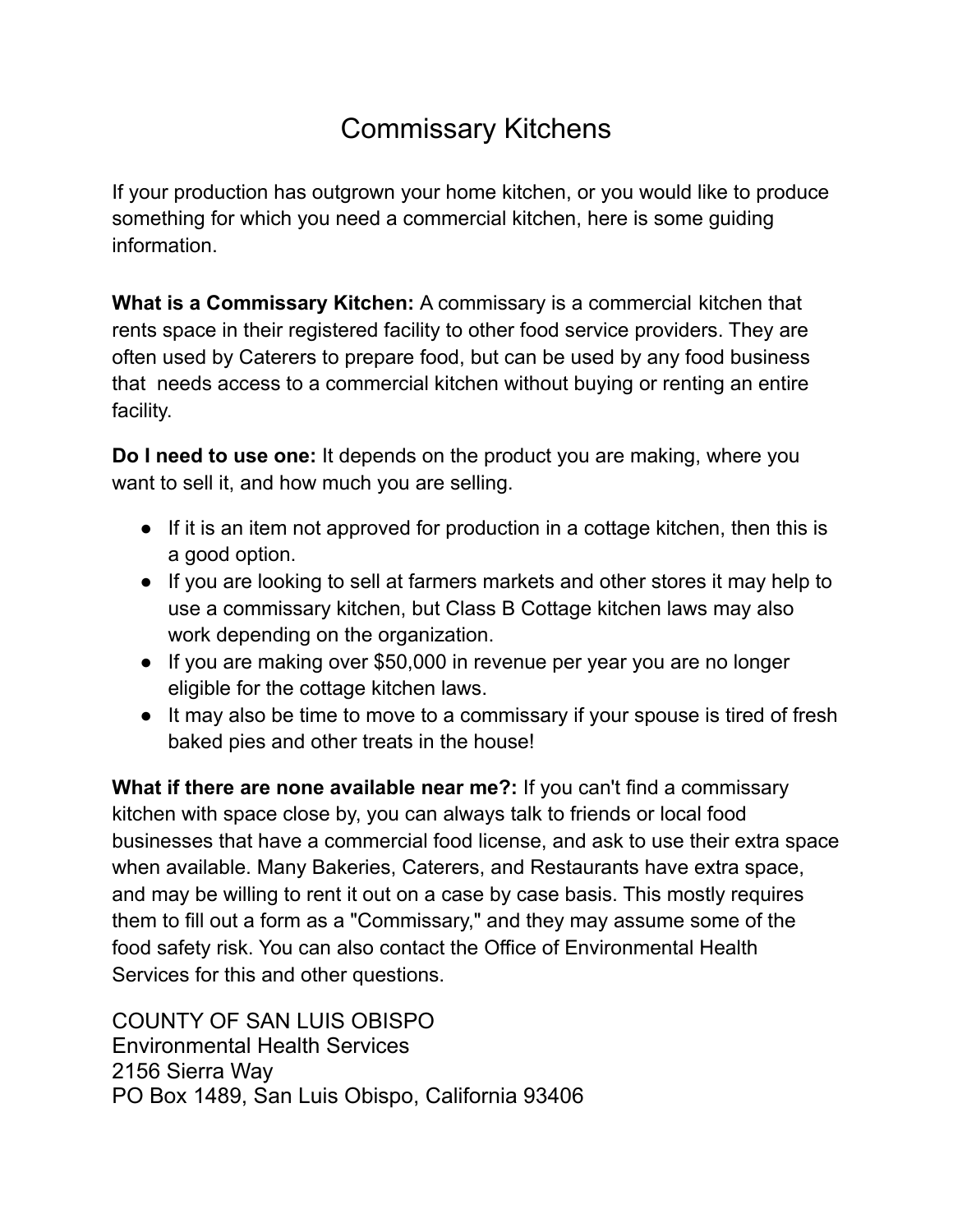Phone: (805) 781-5544 Fax: (805) 781-4211

**Kitchen Directory Resources:** Culinary Incubator: <http://www.culinaryincubator.com/maps.php?state=CA#mapb72>

Cook It Here <http://www.cookithere.com/>

SLO County Better Business Bureau <https://www.bbb.org/us/ca/san-luis-obispo>

While we do our best to keep this list updated, changes may be needed. Please let us [know](mailto:info@slowmoneyslo.org) if you find any of the kitchens are no longer being rented, and also if there are others that should be added to the list.

# SLO County Commissary Kitchens

## **The Kitchen Terminal (TKT)**

Contact: Sunita Singh [sunita@thekitchenterminal.com](mailto:sunita@thekitchenterminal.com) <https://thekitchenterminal.com>

- 1. Are you available to local food producers: **Yes**
- 2. Where are you located: **4750 Allene Way, by SLO airport**
- 3. When are you open: **24/7 access granted by individual codes**
- 4. Cost: **Please call to inquire at (805) 549-0500.**
- 5. What facilities do you have: **4 kitchens onsite. Equipment includes six-burner ranges, commercial mixer, connections ovens, char grills, stock-pot range and tilt skillet. Large walk-in coolers and reach-in fridges. We also have food truck stalls.**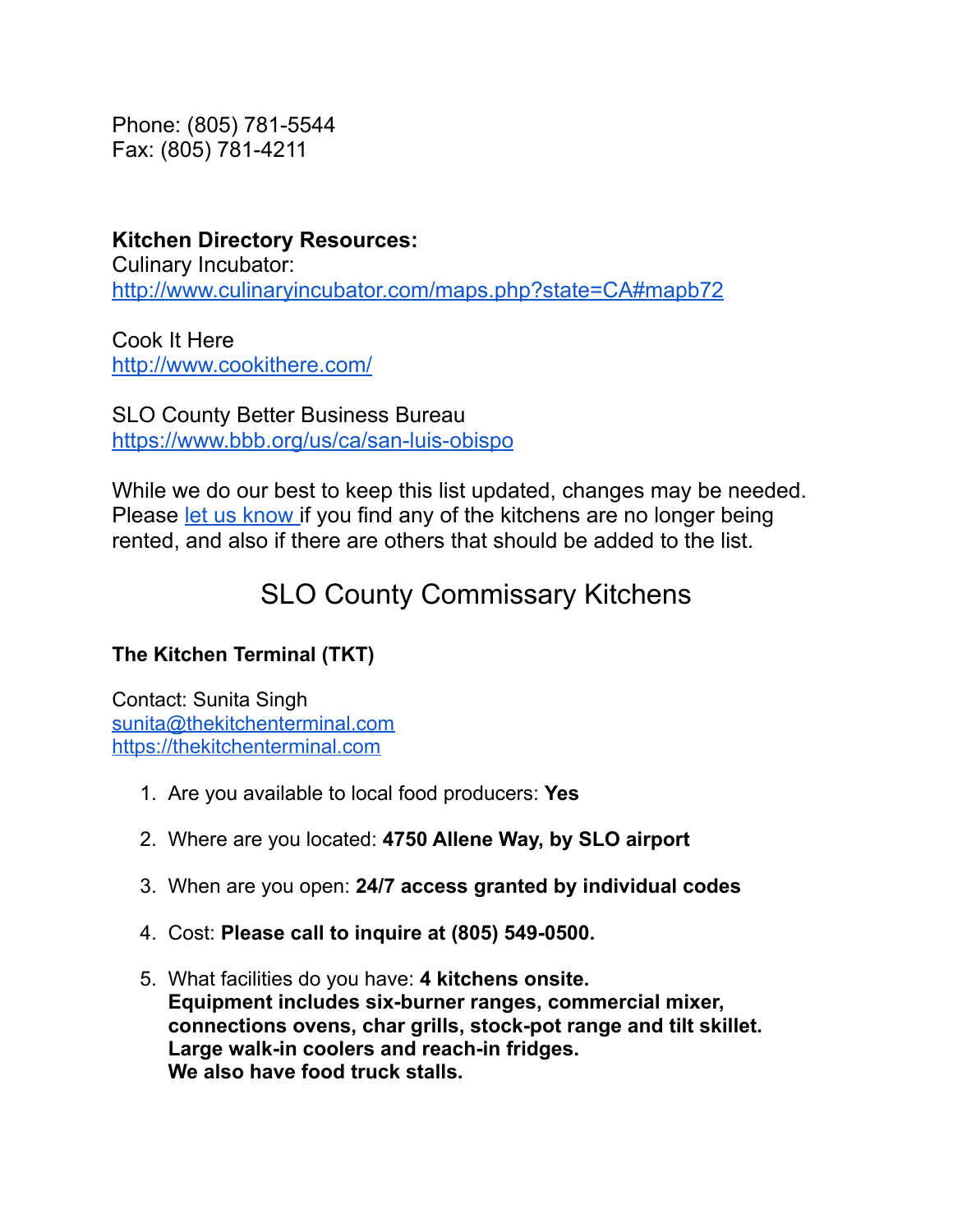- 6. Are you certified with county: **We are county, state and USDA certified.**
- 7. Any special details etc.: **Our facility is secure and state of the art. We are certified for wholesale and USDA. Organic certification can be obtained at the facility as well. Shared and exclusive options available.**

#### **SLO's Finest Catering- San Luis Obispo**

Contact: John Carswell (805)801-4967 [SLOsFinestCatering@gmail.com](mailto:SLOsFinestCatering@gmail.com) <http://www.slosfinest.com/about-us/>

- 1. Are you available to local food producers: **Yes**
- 2. Where are you located: **3563 Sueldo St. near S. Higuera**
- 3. When are you open: **24/7 lock box code scheduling pretty full**
- 4. Cost: **Initially \$20 an hour, then \$19 an hour from 20-30 hours a month, and then \$18 and hour over 30 hours a month. A minimum of \$125 per month for 5-hours a month 200 per month 10 minimum caters higher**
- 5. What facilities do you have?: **Full facility with stove tops, ovens, large mixers, and can accommodate multiple people at once. Freezer and shelf storage with additional charge.**
- 6. Are you certified with county?: **Yes, both with county and state**.
- 7. Any special details etc. : **Currently using for tea, salsa, cake, and catering services. Food producers can be organically certified out of this facility.**

#### **Atascadero Lake Pavilion- Atascadero**

- 1. Are you available to local food producers?: **Yes**
- 2. Where are you located?: **9315 Pismo Ave, Atascadero, CA.**
- 3. When are you open?: **Mostly week days**
- 4. Cost: **\$52 for residents, \$54 for non-residents**
- 5. What facilities do you have?: **Kitchen for caterers and other producers**
- 6. Are you certified with the county?: **Yes**

#### **Mr. C's Catering- Atascadero**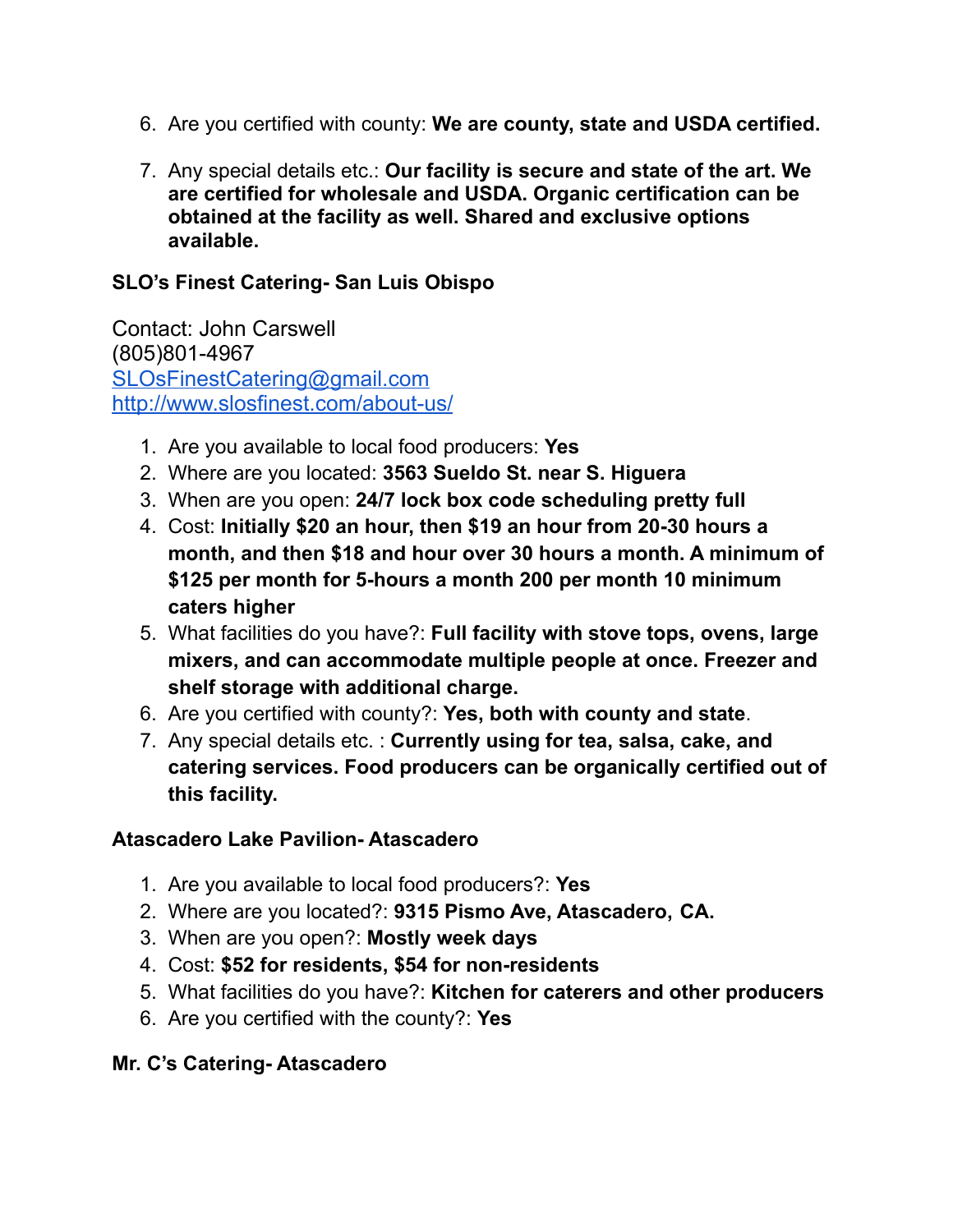## 8550 El Camino Real Atascadero, CA 93422 805-461-3614 or 805-610-3808 [mrcscat@sbcglobal.net](mailto:mrcscat@sbcglobal.net) <http://mrcscatering.com>

- 1. Are you available to local food producers: **Yes**
- 2. Cost: Minimum 15 hours kitchen use **\$295.00/month, Maximum 60 hours kitchen use - \$595.00/month. \$15/hour over minimum usage. See [website](http://mrcscatering.com/KitchenRental/Atascadero/Rates/) for more details.**
- 3. What facilities you have: **Equipment for caterers, bakers, confectioners, or those with a unique product line.**
- 4. Are you certified with county: **Yes**
- 5. Any special details etc.: **We rent kitchen time out to small companies just starting out new in the food service Industry. We offer 24/7 operating availability to use when needed. New tenants must be willing to obtain the proper Health and Business license permits with a commercial liability insurance policy. Tenants may use the minimum hours anytime during the month. Refrigerator space is included with rent. Freezer space is an additional cost per month.**

#### **Morro Bay Community Center-Morro Bay**

1001 Kennedy Way, Morro Bay, CA 93442 (805)772-6278 [egallardo@morrobayca.gov](mailto:egallardo@morrobayca.gov)

- 1. Are you available to local food producers?: **Yes**
- 2. Where are you located?: **1001 Kennedy Way, Morro Bay, CA 93442**
- 3. When are you open?: **Week days 8am-5am, weekends limited access due to events and need to be combined with a room rental.**
- 4. Cost: **\$21/hour for residents or non-profit, \$26/hour non-residents and for-profit.**
- 5. What facilities you have?: **2 kitchens, Working kitchen: with mixers, stoves etc. Caters kitchen: has oven's. Both have access to the BBQ area as well as fridge and freezer space and an ice machine. Utensils and cookware not included in rentals.No storage in kitchen.**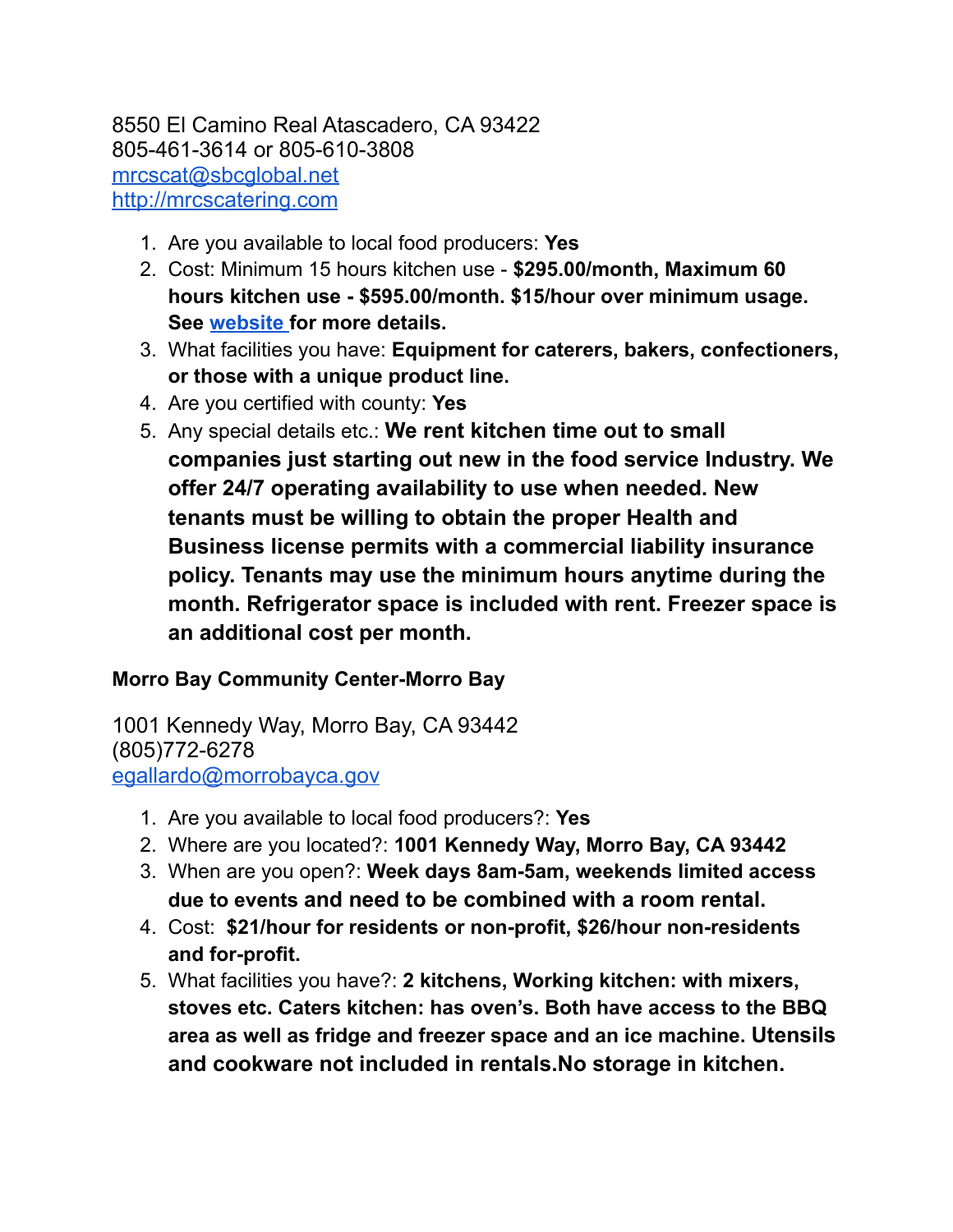- 6. Are you certified with county?: Y**es, businesses need license and paperwork**
- 7. Any special details etc.: **Yearly refundable deposit of \$150. Must get own liability insurance.**

### **Morro Bay Veterans Building-Morro Bay**

209 Surf St, Morro Bay, CA 93442 (805)772-6278 [egallardo@morrobayca.gov](mailto:egallardo@morrobayca.gov)

- 1. Are you available to local food producers?: **Yes**
- 2. Where are you located?: 2**09 Surf Street, Morro Bay, CA 93442**
- 3. When are you open?: **7am-11pm, Week days**
- 4. Cost: **\$21/hour for residents or non-profit, \$26/hour non-residents and for-profit.**
- 5. What facilities you have?: **2 kitchens, Working kitchen: with mixers, stoves etc. Caters kitchen: has ovens. Both have access to the BBQ area as well as fridge and freezer space and an ice machine. No storage in the kitchen.**
- 6. Are you certified with county?: Y**early refundable deposit of \$150. Must get own liability insurance.**

#### **Joslyn Recreation Center-Cambria**

- 1. Are you available to local food producers?: **Yes**
- 2. Where are you located?: **950 Main St., Cambria CA 93428**
- 3. When are you open?: **By scheduling mostly weekdays.**
- 4. Cost: **\$50/hour plus deposit and contract filled out.**
- 5. What facilities you have?: **fully equipped kitchen with gas stoves and griddle, commercial dishwasher, oven, refrigerators, freezer, and preparation sink.**
- 6. Are you certified with the county?: **Yes**
- 7. Any special details etc. **Scheduling has to be around meetings**

## **Atascadero Masonic Lodge**

2607 Traffic Way Atascadero CA 93422 (805)610-0365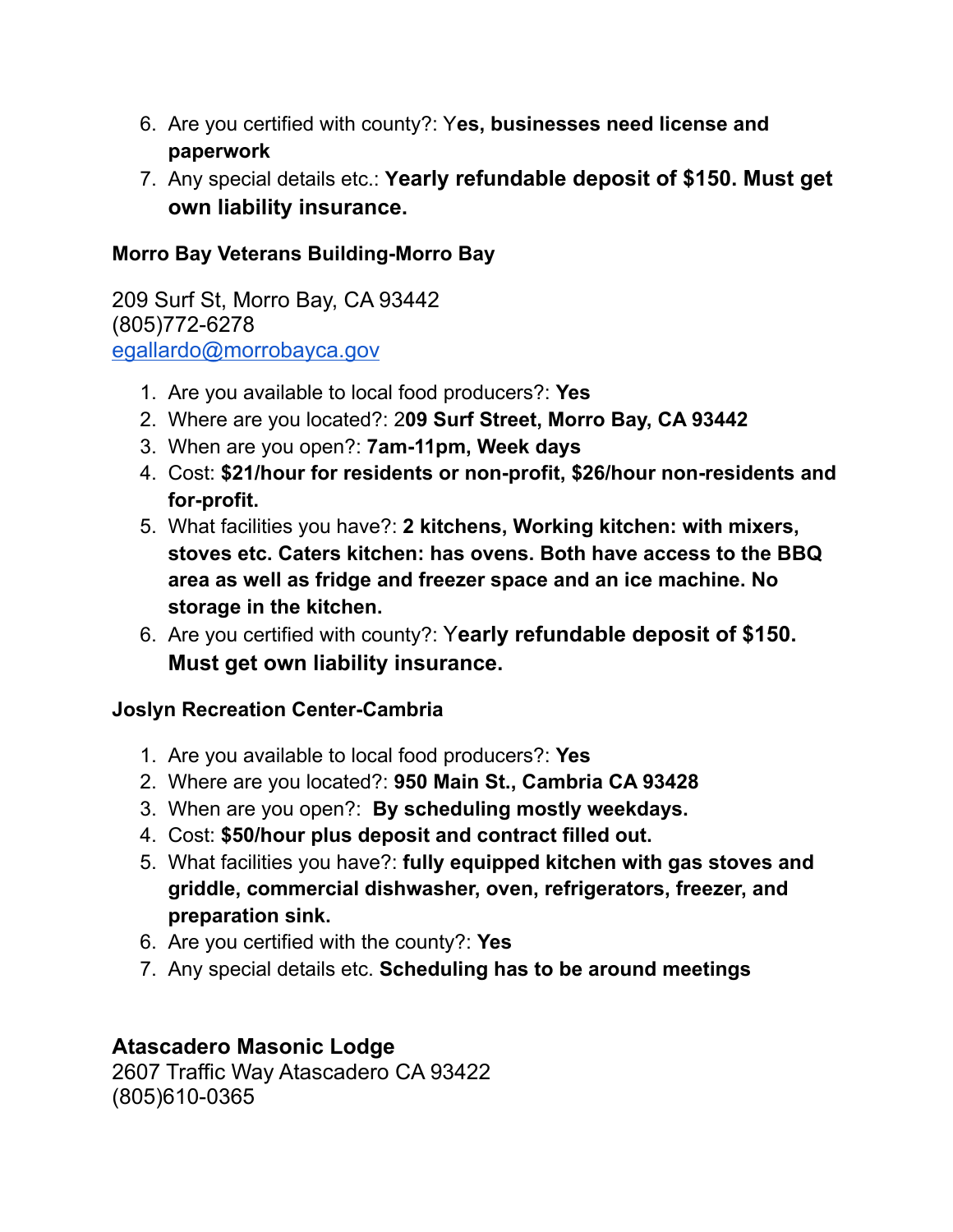Contact: Charles Brownell

The Freemason and Eastern Star organizations are comprised of individuals who believe in a system of morality, friendship, brotherly/sisterly love, and with deep spiritual convictions open to all faiths. The Atascadero Lodge originally chartered in 1920, is now housed in an attractive, newer building on Traffic Way and is open to rent for events of all occasions. The Lodge has a county licensed commercial kitchen that is available for rent.

## **Torricella Catering (Grover Beach)**

967 Huber St. Grover Beach CA 93433 Large walk-in, 60qt dough mixer, Large Freezer, Office space, Storage, All kitchen appliances and Apparatus

Phone:(805) 904-8589 Email: torricellacatering@gmail.com Website: <https://www.torricellacatering.com> Social:[https://www.facebook.com/pg/Torricellacatering/about/?ref=page\\_int](https://www.facebook.com/pg/Torricellacatering/about/?ref=page_internal) [ernal](https://www.facebook.com/pg/Torricellacatering/about/?ref=page_internal)

## Santa Barbara County

## **Goodland Kitchen and Market**

231 South Magnolia Avenue Goleta, CA 93117 (805) 845-4300

Goodland Kitchen is a commercial kitchen that can be rented by the hour. Food artisans can rent space and prepare their products in a licensed facility. Clients can rent exactly as many hours as they need, so they can meet their business goals by keeping their costs low. Additionally the kitchen is available 24 hours a day, seven days a week in Old Town Goleta.Goodland Kitchen rents the use of its facility and equipment on an hourly basis to local food producers and re-packagers. GLK ensures that the facility is licensed and insured. It provides for the maintenance and overall cleanliness of the buildings environment. Additionally clients are entitled to limited storage of personal tools and food stuffs. They may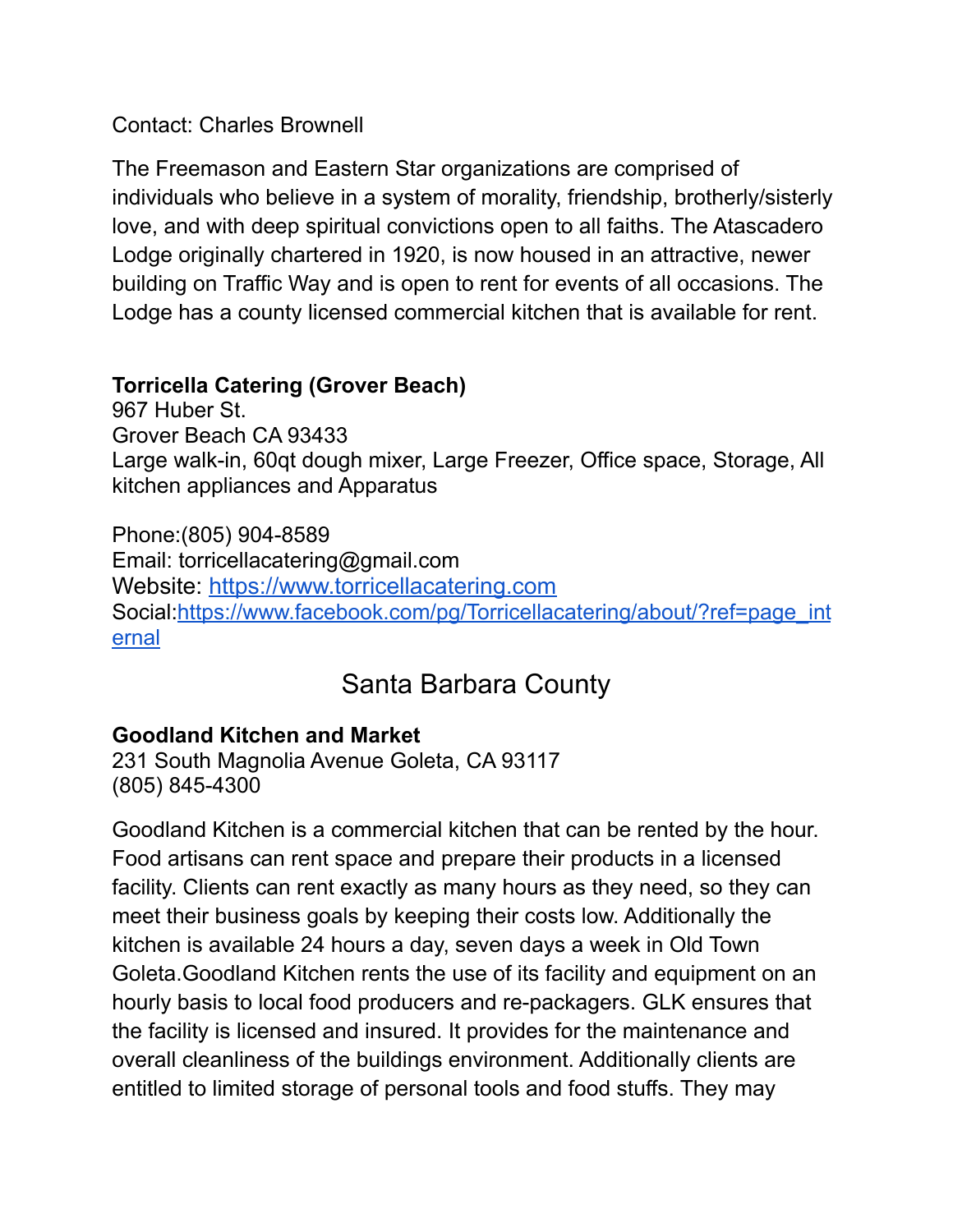receive and distribute their product from the facility and if they choose, they may use the street address or the post office box to receive mail

## Ventura County

**Commercial Kitchen Timeshare** 2646 Palma Dr, Ventura, CA 93003 Phone: 805 797-5292 [edgar@epicurecatering.com](mailto:edgar@epicurecatering.com)

We have a large commercial kitchen which has available time slots for the budding culinary entrepreneur. Included in this can be storage in our large warehouse and walk-in. Also we can accommodate your equipment. Please call or e-mail if interested.

## **Pastry/Bakery Kitchen**

1445 Stellar Dr, Oxnard, CA 93033 Phone: (310) 210-4037Phone 2: (805) 248-7742 [bernard@duvergermacarons.com](mailto:bernard@duvergermacarons.com)

Kitchen Description: Large licensed pastry/bakery commercial kitchen located in Oxnard offers time-slots and co-packing opportunities for pastry/bakery entrepreneur. We are equipped with mixers (20, 40, 80Qt), electric kettles, rotating double-rack ovens, stainless prep tables, industrial dish-washer, packaging machines (sealer, heat tunnel, box machine, metal detector), cookie depositor, racks & sheet pans, and cooler/freezer walk-ins. Dry storage also available in our large warehouse.

## **Summit Kitchen**

1673 Donlon St. Suite 205. Ventura CA 93401 Phone: 8055515061Phone 2: 805-551-5061 [becky@summitkitchen.net](mailto:becky@summitkitchen.net) <http://summitkitchen.net>

Kitchen Description: Summit Kitchen is Ventura County's number one commercial kitchen rental facility. A shared –use facility, for those entrepreneurs involved in the food preparation business. Rental available